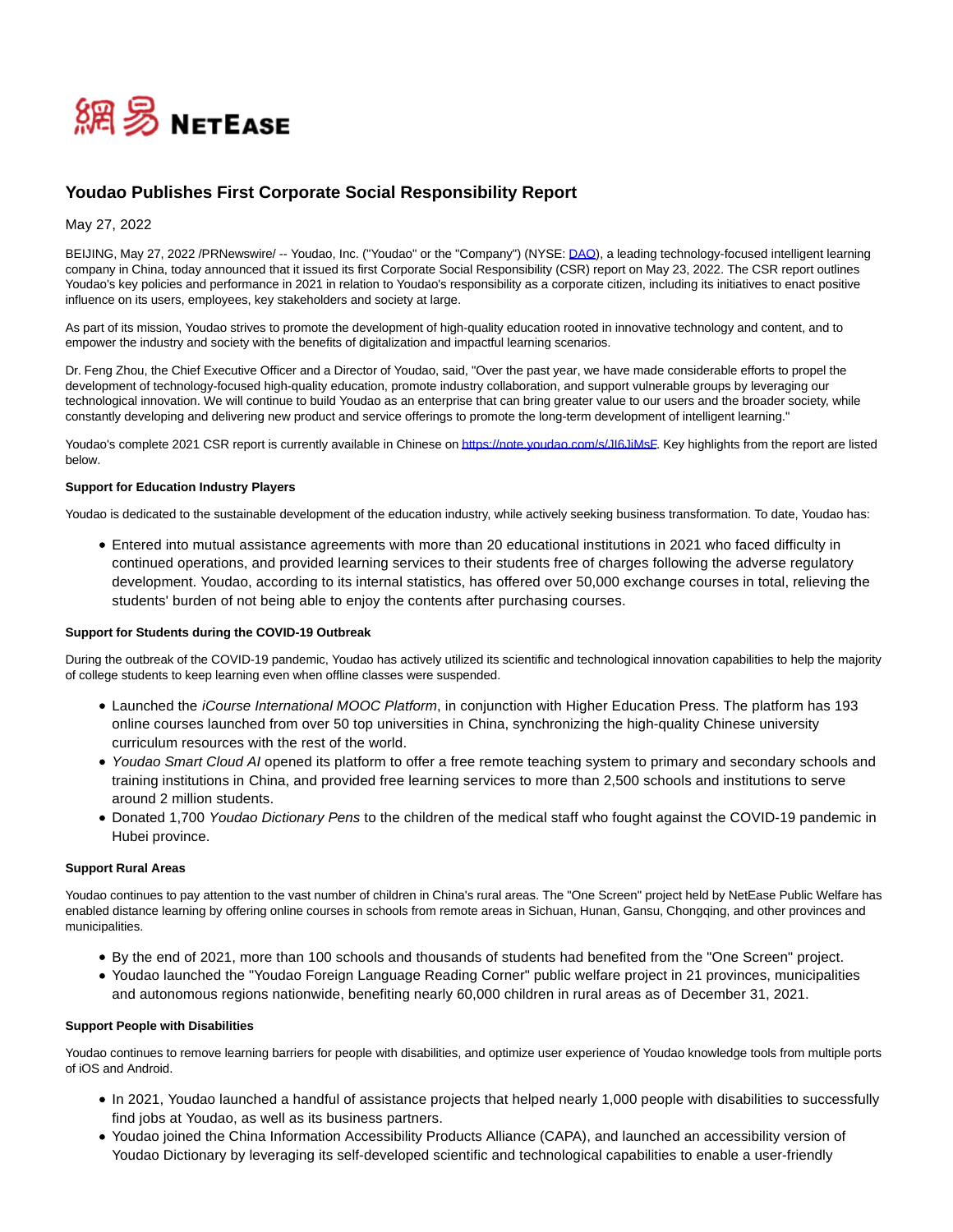experience for the disabled.

Youdao is recognized as the "Social Responsibility Demonstration Enterprise 2021" for Youdao's special contribution to the disabled population.

# **Support the Public Welfare after Natural Disasters**

Youdao announced a donation and emergency aid program to support the reconstruction in Henan Province, China after severe deadly floods affected the region.

After disastrous storms hit Henan in July 2021, Youdao quickly joined with public welfare partners to support the post-disaster reconstruction of ten schools and kindergartens, covering 10,000 students in the affected area.

# **Support Life-long Learning for Learners**

Youdao launched NetEase Cloud Classroom and Chinese University MOOC to promote the online education for adults.

- As of December 31, 2021, the number of courses on the NetEase Cloud Classroom had exceeded 10,000, with a total of over 100,000 class hours, covering more than 10 categories such as financial management, interest courses and parent-child education.
- In 2020, Chinese University MOOC opened 554 high-quality online courses, accounting for 66.7% of the total number of "National Excellent Open Courses" recognized by the Ministry of Education, and ranking first among all MOOC platforms in China.

# **Support Education Digitalization**

Youdao launched a series of end product and service offerings based on its Smart Cloud AI technology with a goal to empower on-campus intelligent teaching.

By the end of 2021, Youdao had provided top-level design and overall solutions on education digitalization for schools in multiple regions. For example, Youdao has entered into strategic partnerships with more than 300 schools in 26 provinces to provide local teachers with Youdao Smart Learning Terminal and its supporting solutions, empowering them to dynamically track students' learning progress and thereby optimize their teaching results.

This CSR report also elaborated on the Company's social value concept from the perspectives of green supply chain, technological innovation, and employee care.

# **About Youdao, Inc.**

Youdao, Inc. (NYSE: [DAO\)](https://www.prnewswire.com/news-releases/youdao-publishes-first-corporate-social-responsibility-report-301556618.html?tc=eml_cleartime#financial-modal) is a leading technology-focused intelligent learning company in China dedicated to developing and using technologies to provide learning content, applications and solutions to users of all ages. Building on the popularity of its online knowledge tools such as Youdao Dictionary and Youdao Translation, Youdao now offers smart devices, STEAM courses, adult and vocational courses, and education digitalization solutions. In addition, Youdao has developed a variety of interactive learning apps. Youdao was founded in 2006 as part of NetEase, Inc. (NASDAQ: [NTES;](https://www.prnewswire.com/news-releases/youdao-publishes-first-corporate-social-responsibility-report-301556618.html?tc=eml_cleartime#financial-modal) HKEX: 9999), a leading internet technology company in China.

For more information, please visit: [http://ir.youdao.com.](http://ir.youdao.com/)

# **Safe Harbor Statement**

This press release contains forward-looking statements. These statements are made under the "safe harbor" provisions of the U.S. Private Securities Litigation Reform Act of 1995. Statements that are not historical facts, including statements about the Company's beliefs and expectations, are forward-looking statements. Forward-looking statements involve inherent risks and uncertainties, and a number of factors could cause actual results to differ materially from those contained in any forward-looking statement. In some cases, forward-looking statements can be identified by words or phrases such as "may," "will," "expect," "anticipate," "target," "aim," "estimate," "intend," "plan," "believe," "potential," "continue," "is/are likely to" or other similar expressions. The Company may also make written or oral forward-looking statements in its reports filed with, or furnished to, the U.S. Securities and Exchange Commission, in its annual reports to shareholders, in press releases and other written materials and in oral statements made by its officers, directors or employees to third parties. Statements that are not historical facts, including statements about the Company's beliefs and expectations, are forward-looking statements. Forward-looking statements involve inherent risks and uncertainties. Further information regarding such risks, uncertainties or factors is included in the Company's filings with the SEC. All information provided in this press release is as of the date of this press release, and the Company does not undertake any duty to update such information, except as required under applicable law.

# **Investor Enquiries:**

Jeffrey Wang Youdao, Inc. Tel: +86-10-8255-8163 ext. 89980 E-mail: [IR@rd.netease.com](mailto:IR@rd.netease.com)

# **Media Enquiries:**

Youdao, Inc. [globalpr@service.netease.com](mailto:globalpr@service.netease.com) Tel: (+86) 571-8985-2668